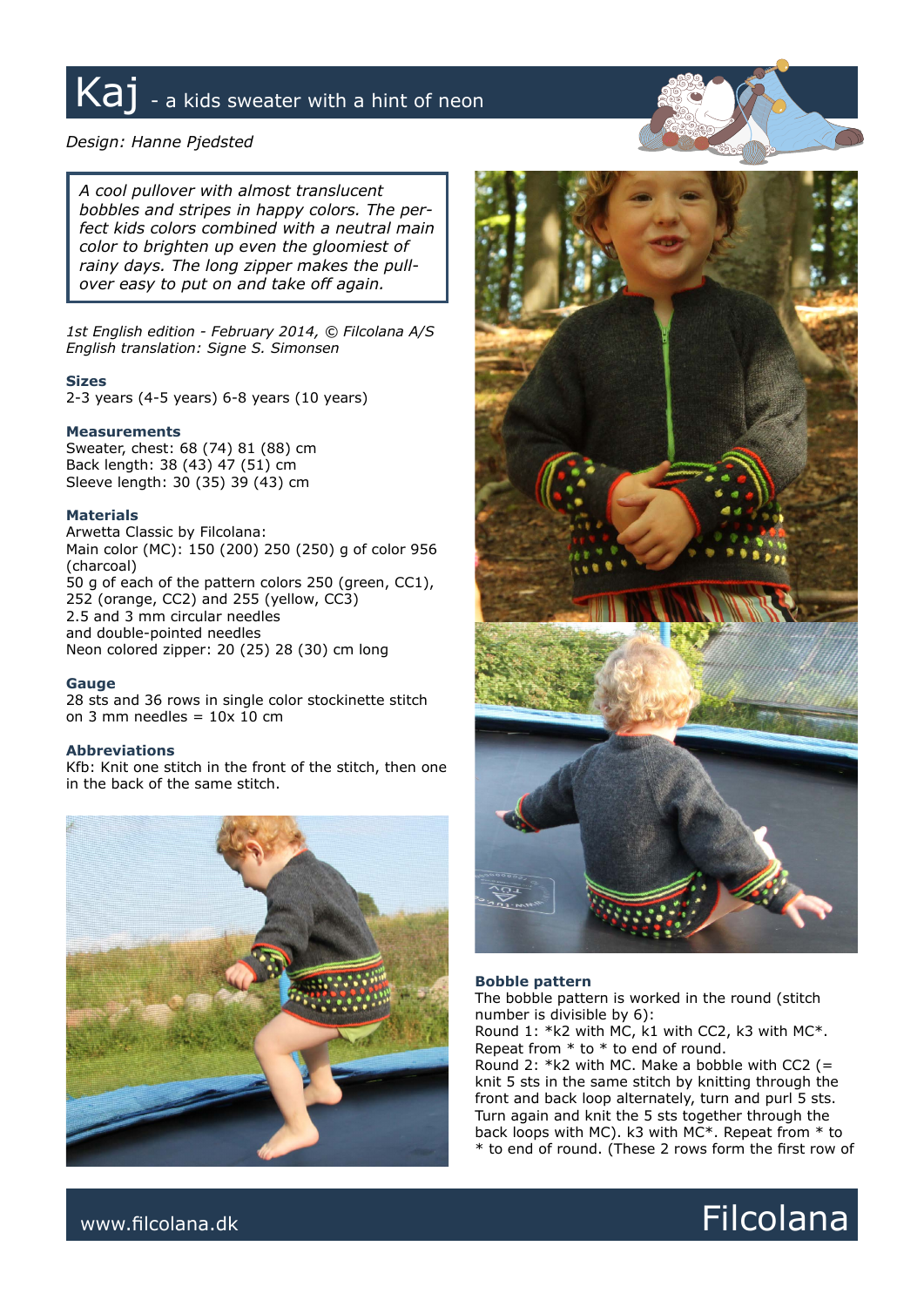# bobbles)

Rounds 3 - 5: Knit with MC.

Round 6: \*k5 with MC, k1 with CC3\*. Repeat from \* to \* to end of round.

Round 7: \*k5 with MC, make a bobble with CC3\*. Repeat from \* to \* to end of round. Round 8 - 10: Knit with MC.

Repeat from Round 1 and change the color of the bobbles.

# **Directions for knitting**

The sweater is worked in the round in the main color with the bobble pattern. The work is divided after the stripes and worked back and forth. The sleeves are worked in the round on double-pointed needles. The sleeves are then joined with the body and the yoke is worked back and forth.

#### **Body**

Cast on 192 (210) 228 (246) sts with CC1 (orange) on a 2.5 mm circular needle. Join in the round and place a marker for the beginning of the round. work 8 (8) 9 (9) rounds in stockinette stitch. Purl 1 round, then change to a 3 mm circular needle and MC. Knit 8 (8) 9 (9) rounds, fold the colored facing to the WS and knit it together with the stitches on the needle:

\*Every other stitch is knit by knitting through a stitch on the left needle as well as a chain from the cast on edge of the facing, thus knitting the two together, k1 and skip over a chain of the cast on edge\*. Repeat from \* to \* to end of round.

Marker the side seam by placing a stitch marker after 96 (105) 114 (123) sts.

Knit 4 (4) 5 (6) rounds with MC, then work a repeat of the bobble pattern as described above, changing between the three contrast colors. Work a total of 5 (6) 6 (7) rows of bobbles. Then work 4 (4) 5 (6) rows with MC.

Work 3 contrast colored garter ridges, continuing the color sequence of the bobbles: \*knit 1 round in a contrast color, purl 1 round in the same contrast color. Knit 2 rounds with MC\*.

Repeat from \* to \*med until you have used all three contrast colors, end with a knit round with MC.

Divide the work at center front for the zipper: Bind the center 2 (3) 2 (3) sts of the front off and continue in stockinette stitch, working back and forth. Knit the last 2 sts of every row and slip the first 2 sts purlwise with the yarn in front. Work the edges in this way throughout. Bind off sts for the armholes, when the work measures 24 (28) 31 (34) cm. Bind off 6 (6) 8 (8) sts for under each arm (ie. 3 (3) 4 (4) sts on either side of both of the two side seam markers). Let the work rest and knit the sleeves.

#### **Sleeves**

Cast on 42 (46) 50 (54) sts with the same contrast

color as for the body and 2.5 double-pointed needles. Join in the round and place a marker for the beginning of the round. Work the facing the same way as for the body - including changing to MC and 3 mm needles and knitting every other chain of the cast on together with every other stitch on the needle.

Increase round: k1, kfb, knit until there are 2 sts left of the round, kfb, k1.

Repeat the increase round every 4th (4th) (5th) (5th) round until there are 82 (86) 92 (98) sts on the needle.

**At the same time** work the bobble pattern (although only for 3 (4) 4 (5) rows of bobbles on the sleeves) and the stripe pattern the same way as for the body. Continue straight in the MC until the sleeve measures 30 (35) 39 (43) cm.

Bind off 6 (6) 8 (8) sts from under the sleeve (ie. 3 (3) 4 (4) sts on either side of the marker). Join the sleeve to the body over where sts were bound off at either armhole.

Work the second sleeve the same way as the first.

#### **Raglan**

Work back and forth across all sts using MC (330 (355) 378 (407) sts on the needle). place markers at the raglan seams:

Work the 44 (48) 52 (56) sts of the right front and place a marker.

Work the 76 (80) 84 (90) sts of the right sleeve and place a marker.

Work the 90 (99) 106 (115) sts of the back and place a marker.

Work the 76 (80) 84 (90) sts of the left sleeve and place a marker, then work the 44 (48) (52) (56) sts of the left front to the front edge.

#### **Work raglan decreases**

Decrease 2 sts on either side of each raglan markers every RS row in the following way:

Knit to 4 sts before marker, slip 2 sts purl-wise, k1,